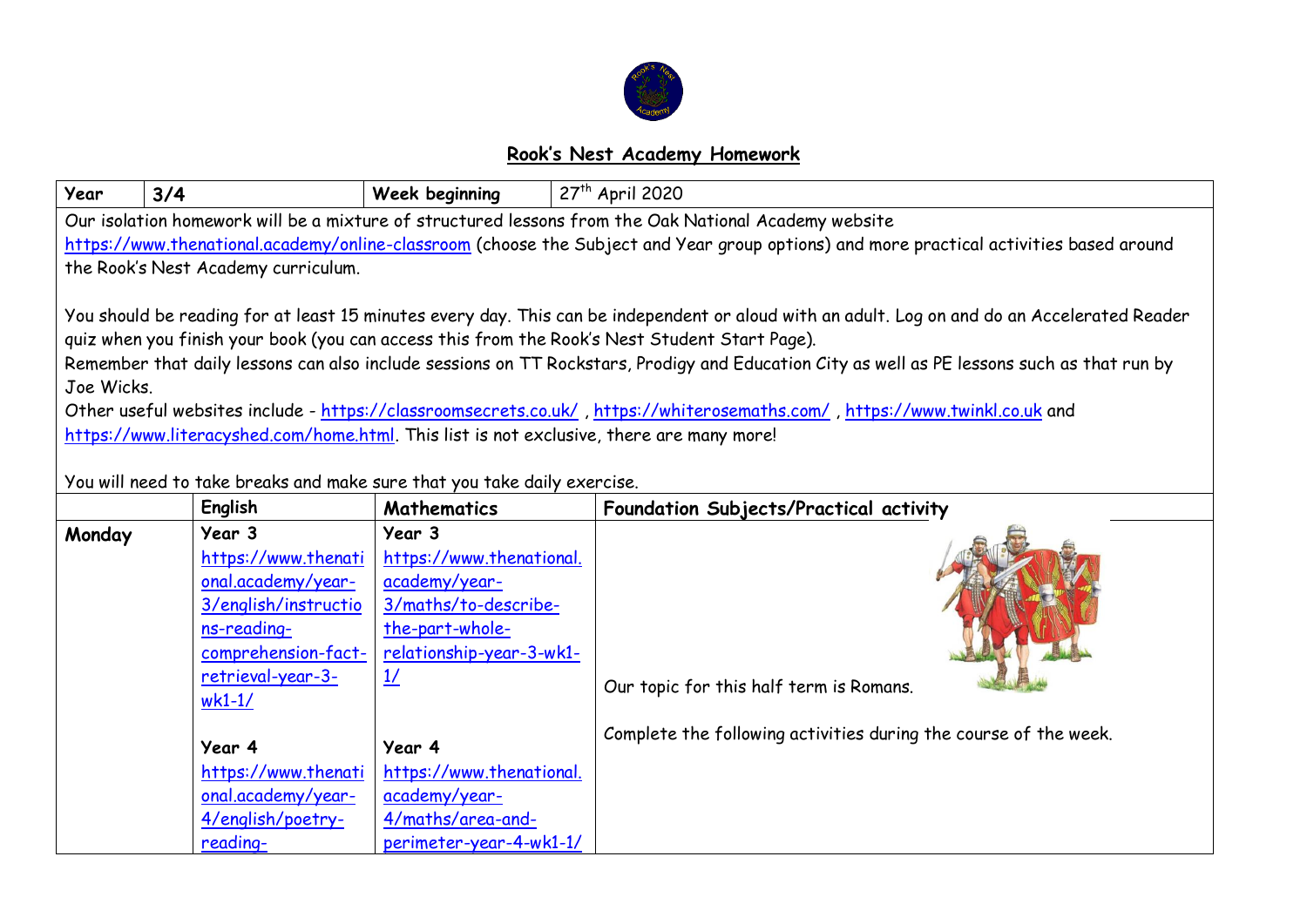| Tuesday   | comprehension-<br>word-meaning-year-<br>$4-wk1-1/$<br>Year 3<br>https://www.thenati<br>onal.academy/year-<br>3/english/instructio<br>ns-reading-<br>comprehension-<br>word-meaning-year-<br>$3-wk1-2/$ | Year 3<br>https://www.thenational.<br>academy/year-<br>3/maths/to-recognise-<br>parts-that-are-equal-<br>and-parts-that-are-<br>unequal-year-3-wk1-2/ | $\mathsf{T}$<br>T<br>9<br>ū<br><u>h</u><br>A<br>$\alpha$<br>S<br>W |
|-----------|--------------------------------------------------------------------------------------------------------------------------------------------------------------------------------------------------------|-------------------------------------------------------------------------------------------------------------------------------------------------------|--------------------------------------------------------------------|
|           | Year 4<br>https://www.thenati<br>onal.academy/year-<br>4/english/poetry-<br>reading-<br>comprehension-<br>language-year-4-<br>$wk1-2/$                                                                 | Year 4<br>https://www.thenational.<br>academy/year-<br>4/maths/area-and-<br>perimeter-year-4-wk1-2/                                                   |                                                                    |
| Wednesday | Year 3<br>https://www.thenati<br>onal.academy/year-<br>3/english/instructio<br>ns-identifying-and-<br>understanding-the-<br>features-of-a-text-<br>$year-3-wk1-3/$                                     | Year 3<br>https://www.thenational.<br>academy/year-<br>3/maths/to-recognise-<br>identify-and-describe-<br>unit-fractions-year-3-<br>$wk1-3/$          | Т<br>$\mathsf{k}$<br>$\mathbf{C}$<br>p                             |
|           | Year 4<br>https://www.thenati<br>onal.academy/year-<br>4/english/features-                                                                                                                             | Year 4<br>https://www.thenational.<br>academy/year-                                                                                                   |                                                                    |

## **TASK 1**

The story of Romulus and Remus explains the beginnings of the great Roman Empire. Use the link below to get a better understanding.

<https://www.youtube.com/watch?v=wA1D9wd29jI&t=137s>

After you have watched the video, your task is to re-tell the story in storyboard. Try to use around 6-8 images and you can include speech bubbles to help you tell the story. You should not actually write too much. Use a template similar to this!

| Scene: | Scene: | Scene: |
|--------|--------|--------|
|        |        |        |
|        |        |        |
|        |        |        |
|        |        |        |
|        |        |        |
|        |        |        |
|        |        |        |
|        |        |        |
| Scene: | Scene: | Scene: |
|        |        |        |
|        |        |        |
|        |        |        |
|        |        |        |
|        |        |        |
|        |        |        |
|        |        |        |

**Task 2:** The Roman Empire conquered many countries in Europe. Did you know Britain was known as Britannia during Roman times? Identify what countries the Romans conquered and what the Romans named them. You can print out a map to help you like the one below.